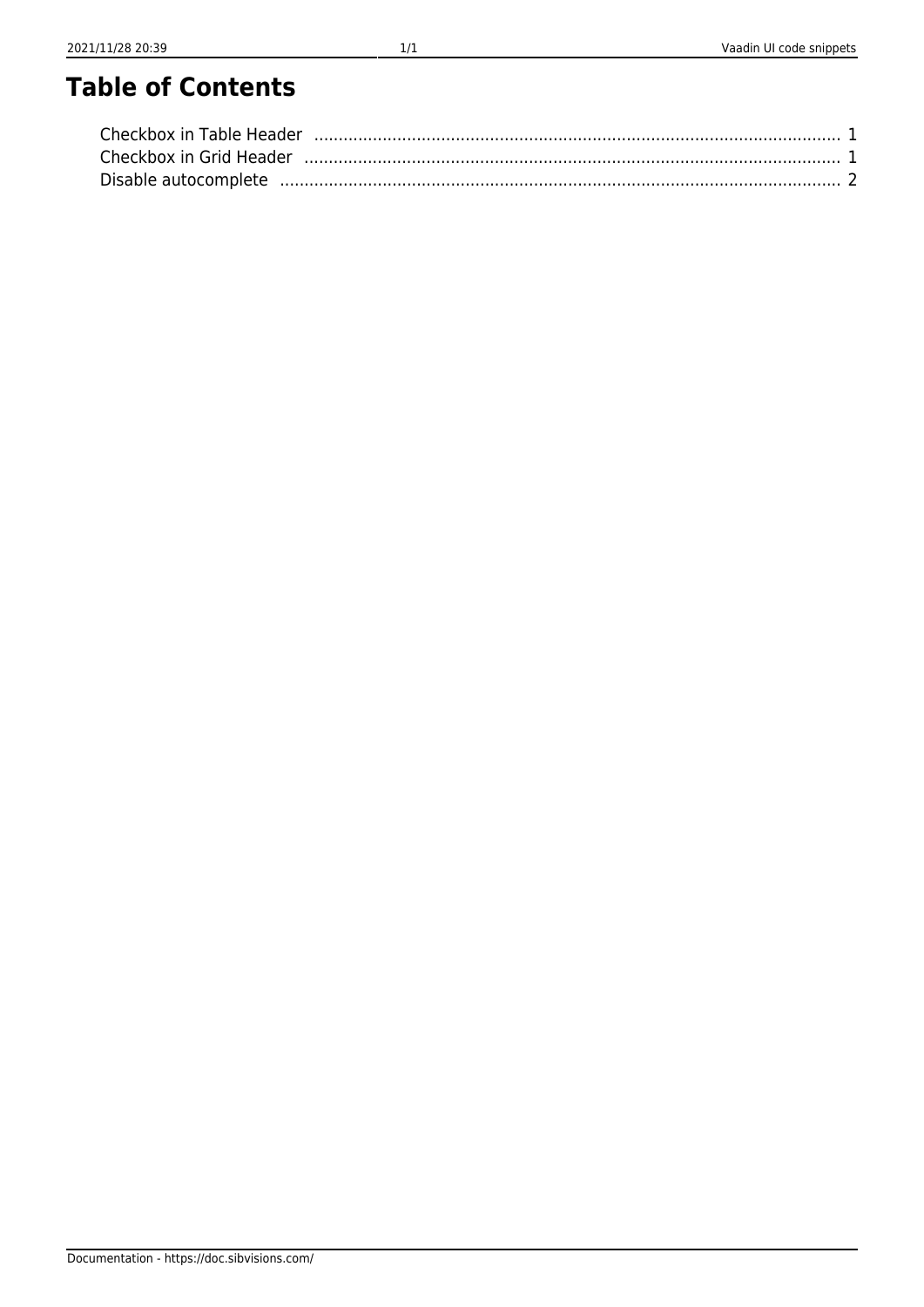We have a list of useful code snippets for you. Simply use them for your application. All snippets are free to use and licensed under [Apache 2.0.](https://www.apache.org/licenses/LICENSE-2.0)

## <span id="page-1-0"></span>**Checkbox in Table Header**

If you want to show a checkbox in the table header of a v7 Table:

 $\pmb{\times}$ 

use following code:

```
book.getRowDefinition().getColumnDefinition("CHECK").setSortable(false)
book.getRowDefinition().getColumnDefinition("CHECK")
     .setLabel("<input type='checkbox' id='checkboxSelectAll'
onclick=\"selectAllListener(this.checked)\" " +
               "style=\"position:absolute;top: 2px;\"/>");
```
and to receive events from the checkbox:

```
JavaScript.getCurrent().addFunction("selectAllListener", new
JavaScriptFunction()
{
     public void call(JsonArray arguments)
     {
         System.out.println("Pressed!");
 }
});
```
## <span id="page-1-1"></span>**Checkbox in Grid Header**

If you want to show a checkbox in the header of a Grid:

| $\Box$       | <b>DESCRIPTION</b>                                                                                                                                                |
|--------------|-------------------------------------------------------------------------------------------------------------------------------------------------------------------|
| Primitive    | Some primitive type.                                                                                                                                              |
|              | Extended Type extended by unknown people in the interwebsaw gfwr gwrg wergwe rg werg wragf wrg wg rwgtgtgh rtryj htj dt jy jyrtjhytjytytj eg wregw reg qerhg rgqg |
| Hyper        | Basically classified.                                                                                                                                             |
| Option 0     | Fetch test.                                                                                                                                                       |
|              |                                                                                                                                                                   |
|              |                                                                                                                                                                   |
|              |                                                                                                                                                                   |
|              |                                                                                                                                                                   |
|              |                                                                                                                                                                   |
|              |                                                                                                                                                                   |
|              |                                                                                                                                                                   |
| $\mathbf{d}$ |                                                                                                                                                                   |

use following code: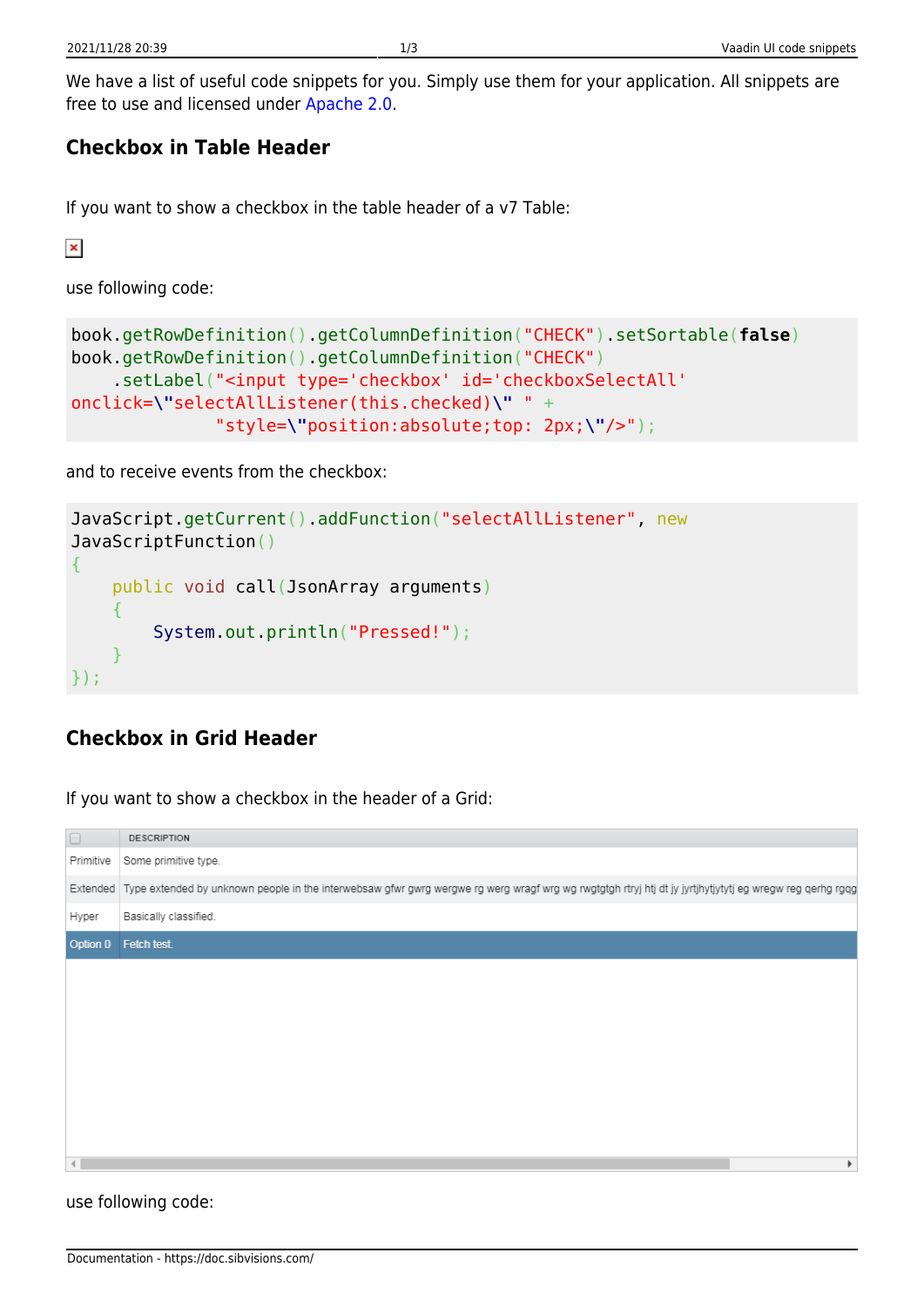```
CheckBox cbx = new CheckBox();
cbx.addValueChangeListener(new ValueChangeListener<Boolean>()
{
     @Override
     public void valueChange(ValueChangeEvent<Boolean> event)
    \overline{A} System.out.println("Pressed!");
     }
});
UIFactoryManager.getFactory().invokeLater(() ->
{
     // Cast the resource to a Grid.
     ((Grid)((VaadinGrid)navLoggings.getUIResource()).getResource())
         // Get the first (automatically added) row.
          .getHeaderRow(0)
         // Get the cell for the column we want.
         .getCell("CHECK")
         // Add the component.
         .setComponent(cbx);
});
```
#### <span id="page-2-0"></span>**Disable autocomplete**

You have different options:

```
1) Disable for a specific editor
```

```
((IAutoCompleteFeature)editCompanyHeadofdepartmentsurname.getUIResource()).s
etAutoComplete(false);
```
2) Disable for the cell editor

```
ICellEditor ced = UICellEditor.getCellEditor(book, "COLUMN");
//if you set a custom cell editor
if (ced instanceof UICellEditor)
{
     ced = (ICellEditor)((UICellEditor)ced).getUIResource();
}
((IAutoCompleteFeature)ced).setAutoComplete(false);
```
Be careful with cell editors, because if no custom cell editor was set, the default (global) cell editors will be used. If you change the autocomplete feature for the global text cell editor, all editors are affected.

It's a good idea to set a custom cell editor: